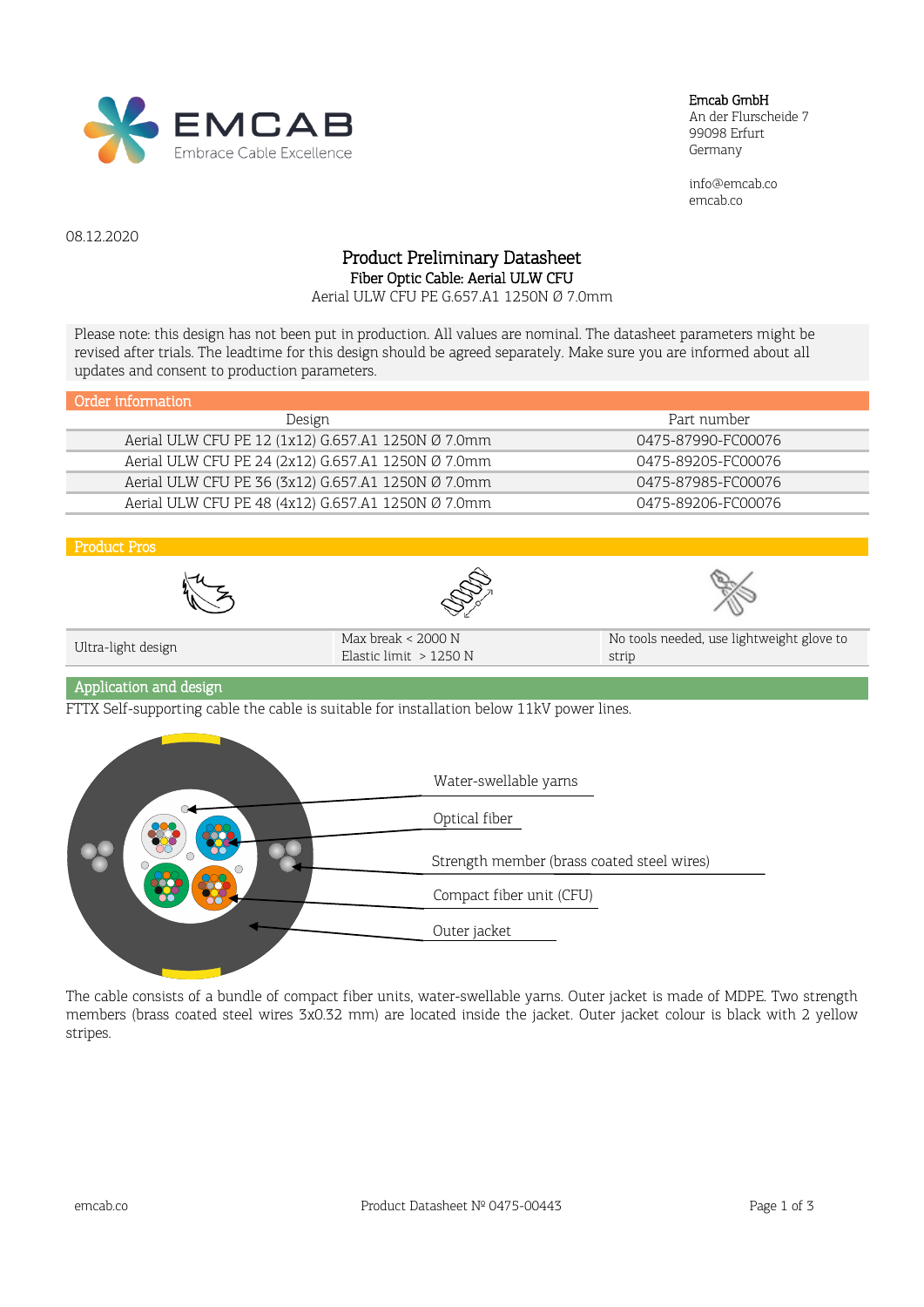# Color identification of loose tubes and optical fibers is according to ANSI/TIA-598-D-2014

Loose tubes: 1,2,3,6





# Cable marking example

Marking is made on each meter of cable

| Fiber optic cable                                                                                                | $=$ EMCAB $=$ | Aerial ULW CFU | 48             | 4 | 12<br>x | G.657.A1               | 1250 N                                                                                        | Ø 7.0mm | <b>BATCH</b> | 2020 | $= 00001 m =$ |
|------------------------------------------------------------------------------------------------------------------|---------------|----------------|----------------|---|---------|------------------------|-----------------------------------------------------------------------------------------------|---------|--------------|------|---------------|
|                                                                                                                  |               |                | $\overline{2}$ | 3 | 4       | 5                      | 6                                                                                             | 7       | 8            | 9    | 10            |
| Cable type<br>Fiber count<br>2.<br>Number of loose tubes<br>3.<br>Fibers per loose tube<br>4<br>Fiber type<br>5. |               |                |                |   |         | 6<br>7<br>8<br>9<br>10 | Installation tension<br>Cable diameter<br>Batch number<br>Year of production<br>Meter marking |         |              |      |               |
| Design details                                                                                                   |               |                |                |   |         |                        |                                                                                               |         |              |      |               |
| Fiber count                                                                                                      |               |                |                |   | 12      |                        | 24                                                                                            |         | 36           |      | 48            |
| Number of loose tubes                                                                                            |               |                |                |   |         |                        | 2                                                                                             |         | 3            |      | 4             |
| Number of PP fillers                                                                                             |               |                |                |   | 3       |                        | $\overline{2}$                                                                                |         | ┑            |      |               |
| Fibers per loose tube                                                                                            |               |                |                |   |         |                        |                                                                                               |         | 12           |      |               |

Cable weight **kg/km** 39.4 Other designs upon request

| Optical fiber                         |                              |  |  |  |
|---------------------------------------|------------------------------|--|--|--|
| Fiber type                            | «G.657.A1»                   |  |  |  |
| Fiber brand                           | Corning®                     |  |  |  |
| ITU-T Recommendation                  | G.657.A1                     |  |  |  |
| Dimensional Specifications            |                              |  |  |  |
| Core-Clad Concentricity               | $0.5 \mu m$                  |  |  |  |
| Cladding Diameter                     | $125 \pm 0.7 \,\text{\mu m}$ |  |  |  |
| Cladding Non-Circularity              | $0.7\%$                      |  |  |  |
| Coating Diameter                      | $242 \pm 5 \,\text{µm}$      |  |  |  |
| Transmission Specifications           |                              |  |  |  |
| Attenuation in the cable (dB/km)*:    |                              |  |  |  |
| 1310 nm wavelength (Typical** / Max.) | 0.35/0.38                    |  |  |  |

| 1550 nm wavelength (Typical** / Max.) |                                                                                   |  |
|---------------------------------------|-----------------------------------------------------------------------------------|--|
|                                       | * Local attenuation discontinuities caused by cable winding on a reel are allowed |  |

\* Local attenuation discontinuities caused by cable winding on a reel are allowed.

\*\* Typical attenuation is the real level of optical attenuation of at least 90% fibers after cabling

Cable diameter ±0.2 mm 7.0

Additional information about optical fibers on [www.emcab.co](https://emcab.co/)

| Operating parameters                   |                     |
|----------------------------------------|---------------------|
| Operation temperature                  | -30°C +70°C         |
| Installation temperature               | -20°C +50°C         |
| Transportation and storage temperature | -30°C +70°C         |
| Minimum bending radius                 | 10 x cable diameter |

 $0.21 / 0.30$